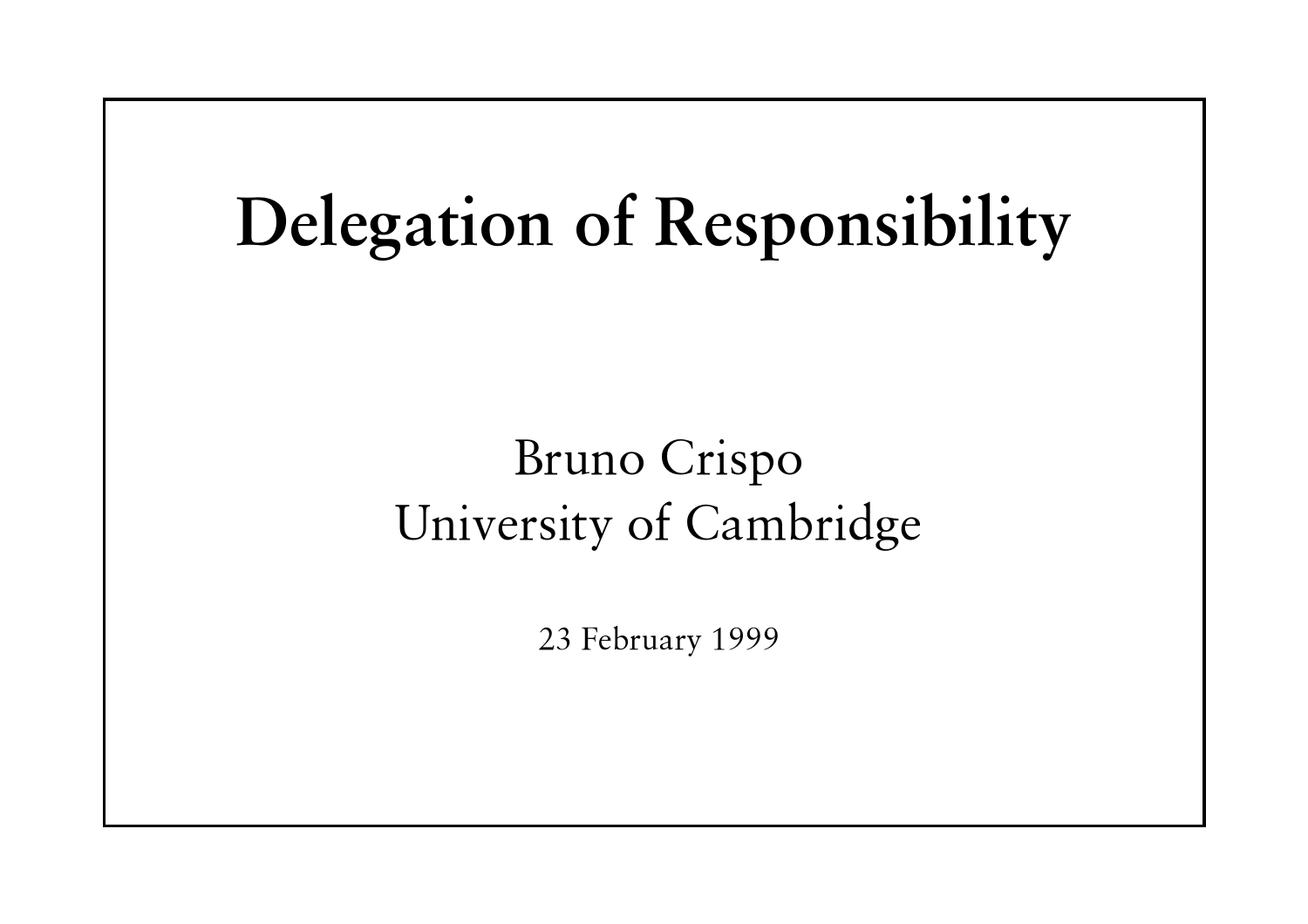## **Changing Environment**

- 2-party system  $\rightarrow$  3-party system
- Public Available  $\rightarrow$  Public Offered
- Computer system security  $\rightarrow$  Infrastructure policy  $+$ Service provider policy + Customer policy
- Trust Assumptions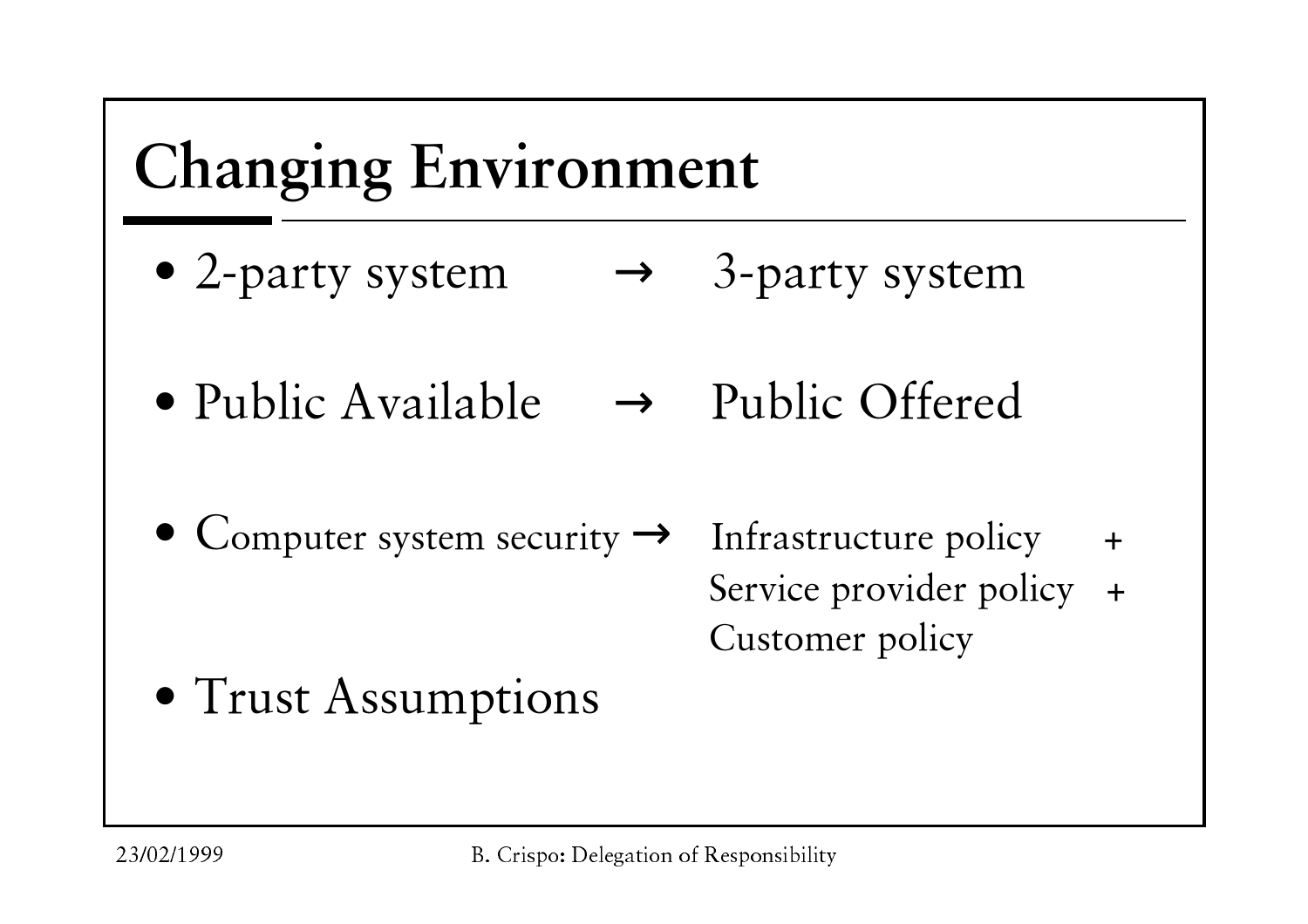# Problem

President delegates the power to sign certain documents on her behalf to her secretary. The president announces the sacking of the secretary because of a mistake in a very important document. The secretary has signed the document in place of the president but she has not made a mistake. How she can defend herself? How she can build evidence to corroborate her innocence?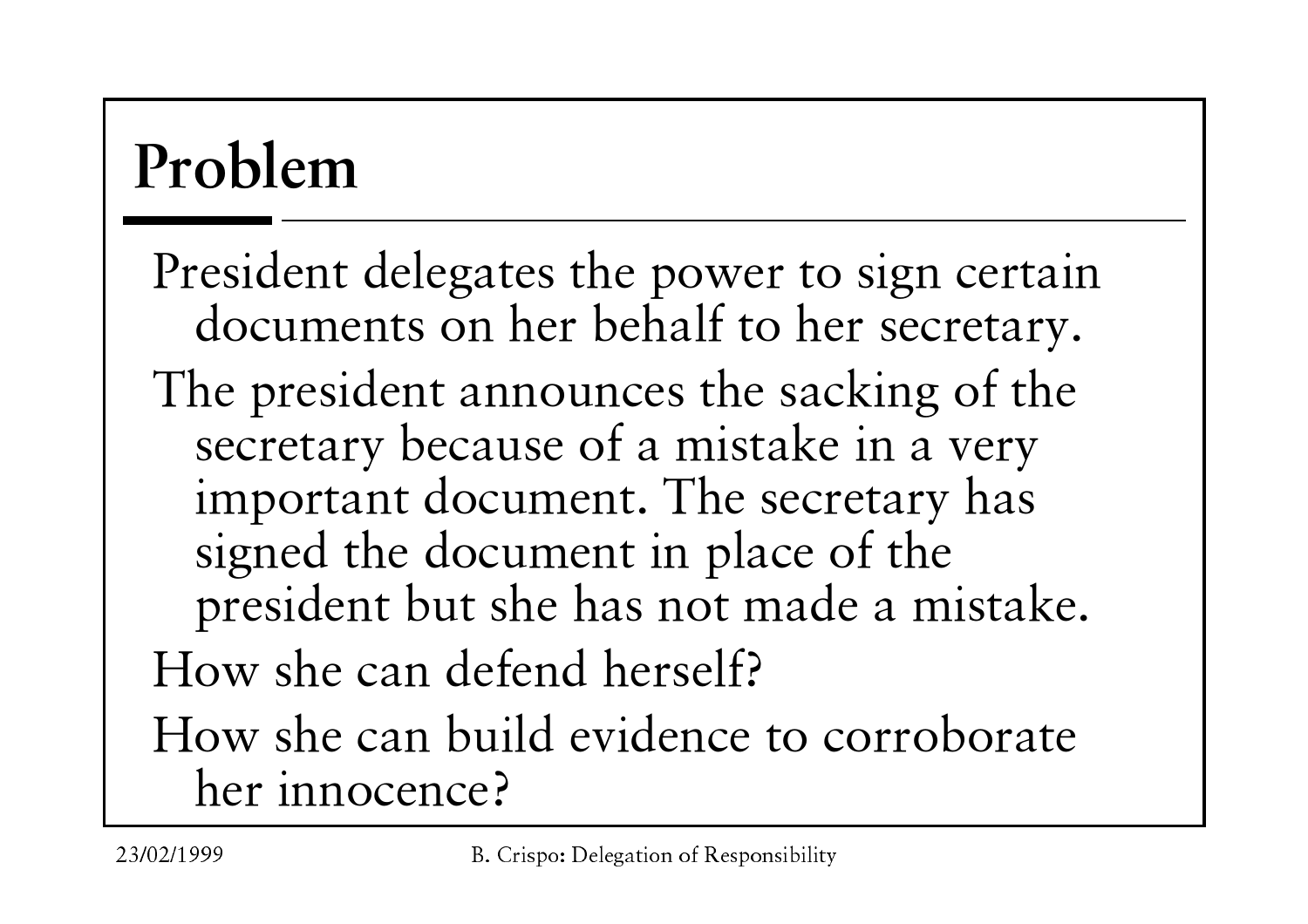## **Notation**

- Principal: generic entity of the system.
- Grantor: principal that delegates.
- Grantee: principal that has been delegated.
- End-Point: principal where delegation is used.
- $\bullet$  A  $\rightarrow$  B  $\rightarrow$  C  $\rightarrow$  D  $\rightarrow$  End-Point, B and C are intermediaries.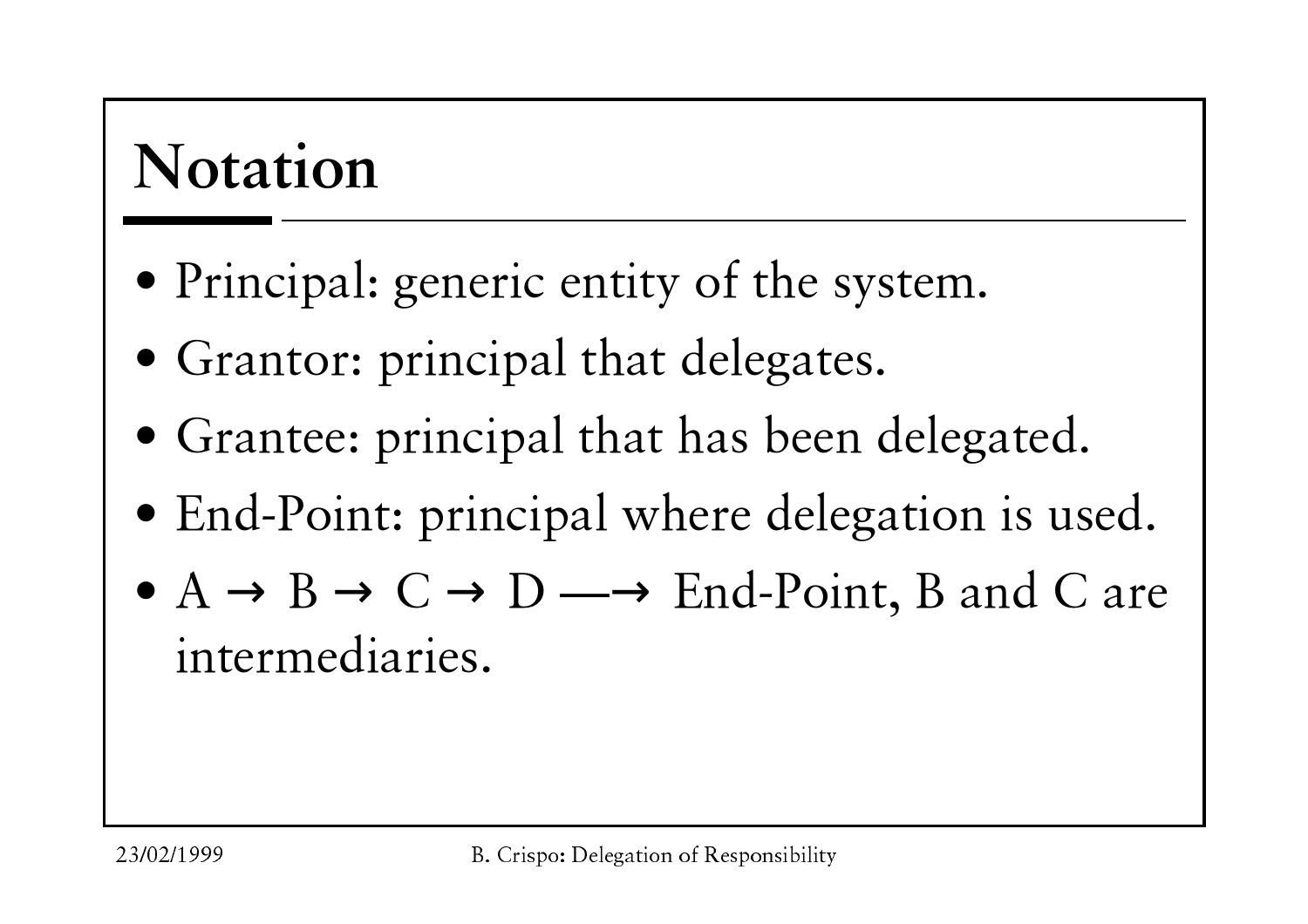# **Delegation of Responsibility**

Delegation of Rights: process whereby a principal authorises an agent to act on her behalf, by transferring a set of rights to the agent, possibly for a specific period of time Grantor is trusted

Delegation of Responsibility: process whereby a principal authorises an agent to act on her behalf, possibly for a specific period of time, during which it is always possible to distinguish whether a particular delegated task was performed by the principal or by the agent acting on her behalf.

Grantor is not trusted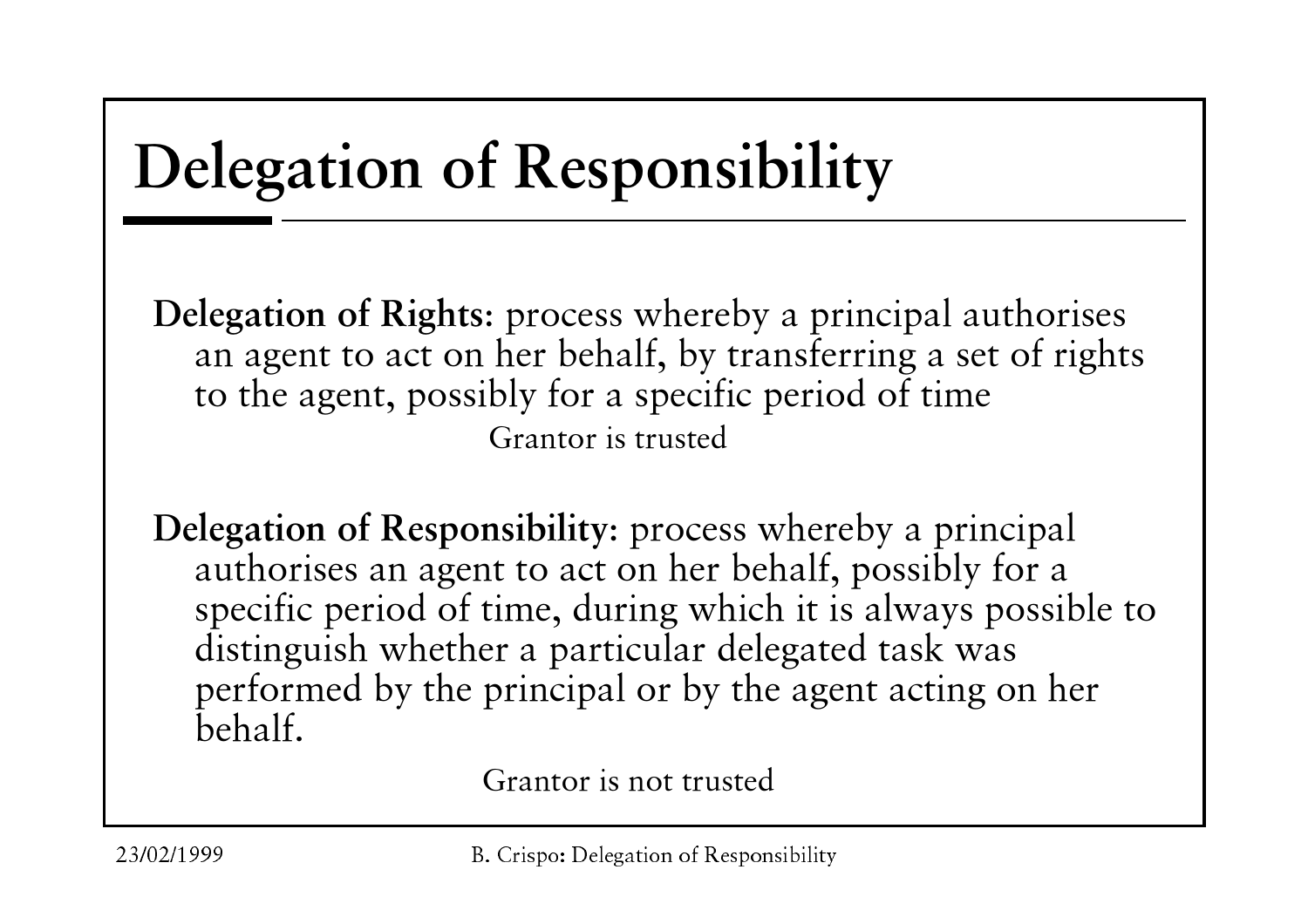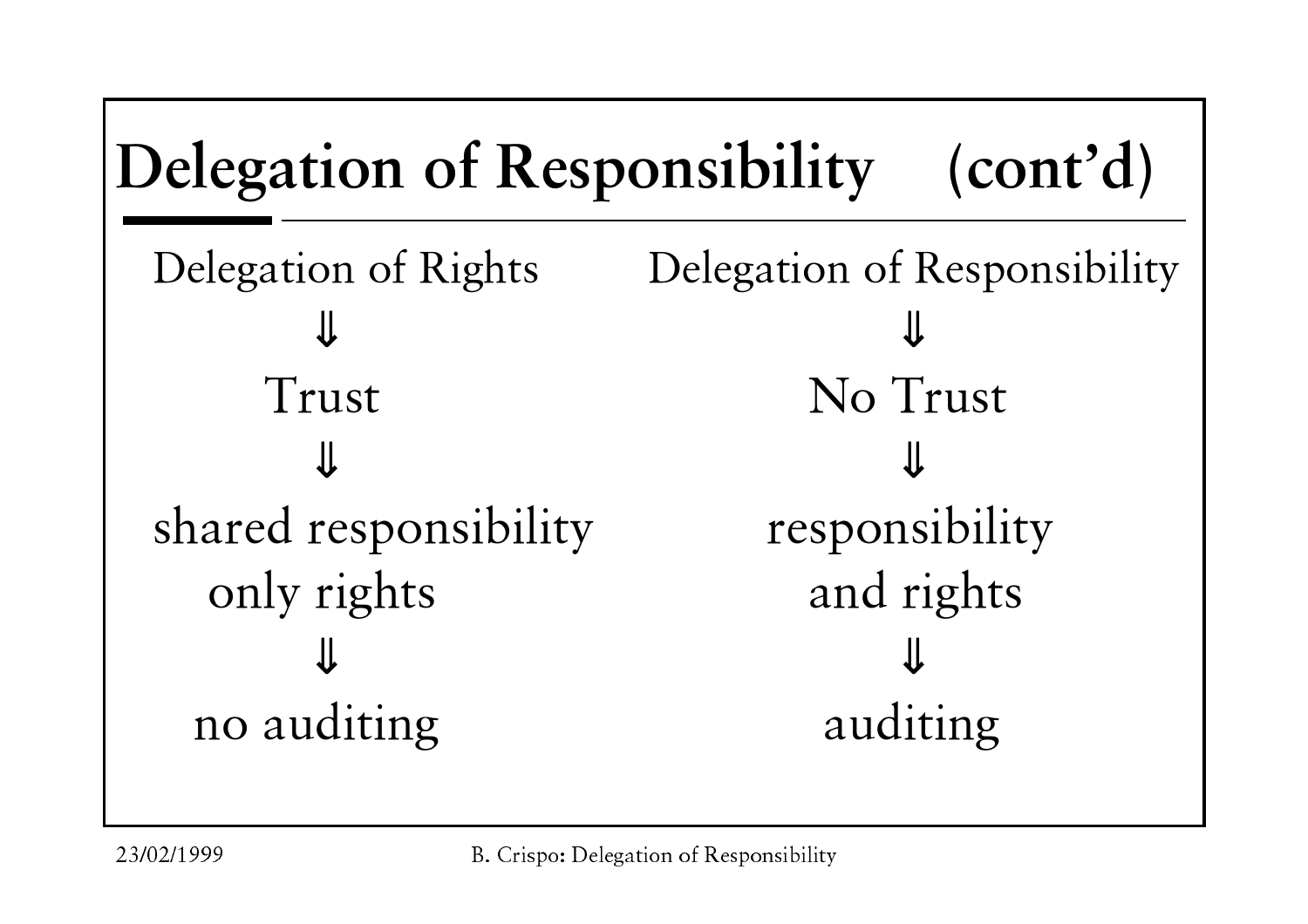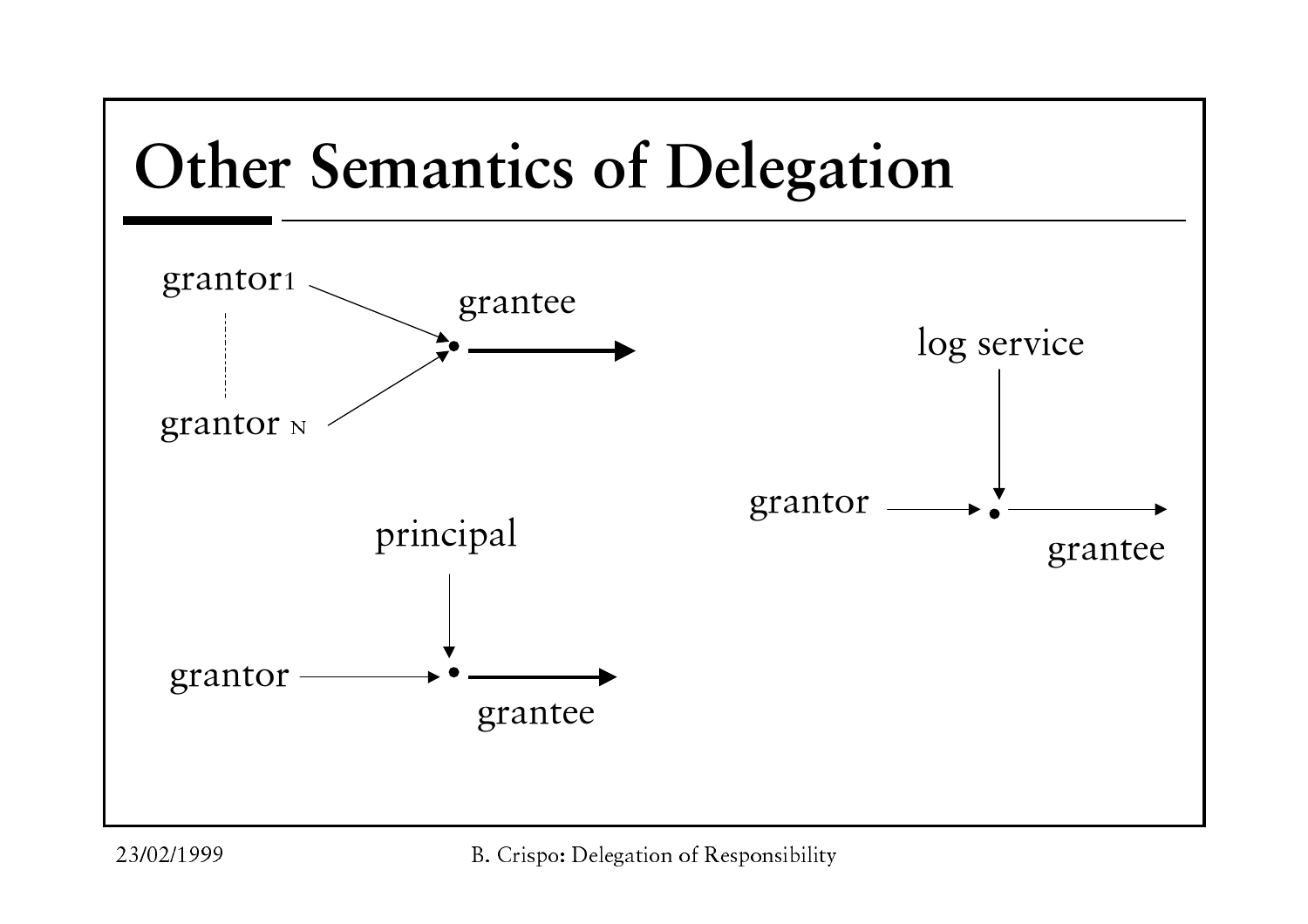

- Right to Delegate.
- Freedom to choose the principal that will act as grantee.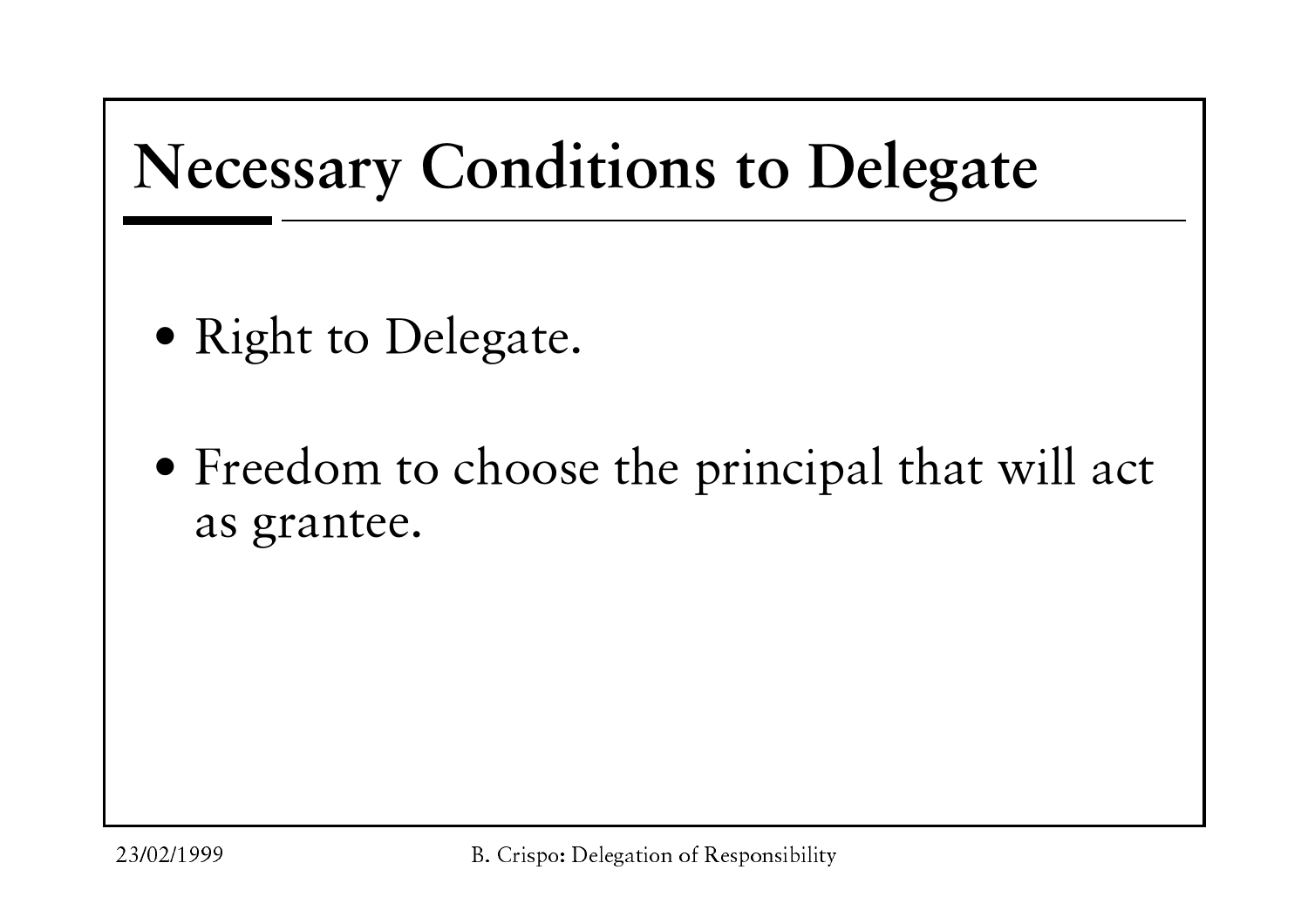### **Taxonomy**

| Type of delegation                                   | Grantor  |                     | Grantee            |                                                                           |
|------------------------------------------------------|----------|---------------------|--------------------|---------------------------------------------------------------------------|
|                                                      | before   | after               | before             | after                                                                     |
| Rights G                                             | G        | G                   | Ø                  | G                                                                         |
| Partial Right<br>G'                                  | G'       | G'                  | $G^{\prime\prime}$ | $G^{\prime\prime\prime}$ = $G^{\prime}\cup G^{\prime\prime}$              |
| Responsibility R                                     | R        | $\varnothing$       | $\varnothing$ or G | $R$ or $R + G$                                                            |
| Responsibility and Rights R+G                        | $R + G$  | $\emptyset$ or G    | Ø                  | $R + G$                                                                   |
| <b>Responsibility and Partial</b><br>Rights $R + G'$ | $R + G'$ | $\varnothing$ or G' | $G^{\prime\prime}$ | $R + G'''$<br>$G^{\prime\prime\prime} = G^{\prime} \cup G^{\prime\prime}$ |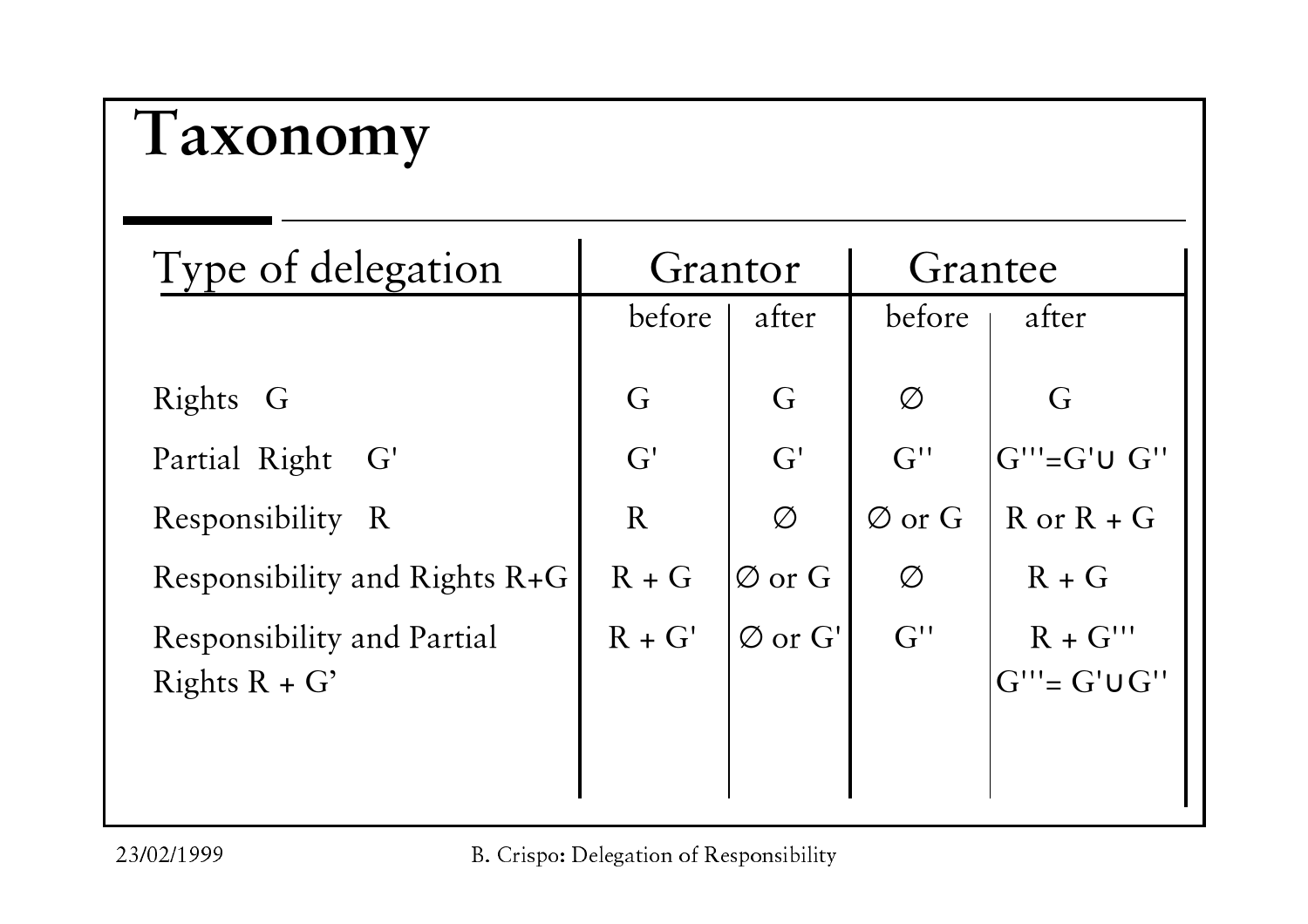- Free Propagation: capability can be freely propagated in the system through principals.
- Free Access: whoever possess the capability can use the rights bound to this capability.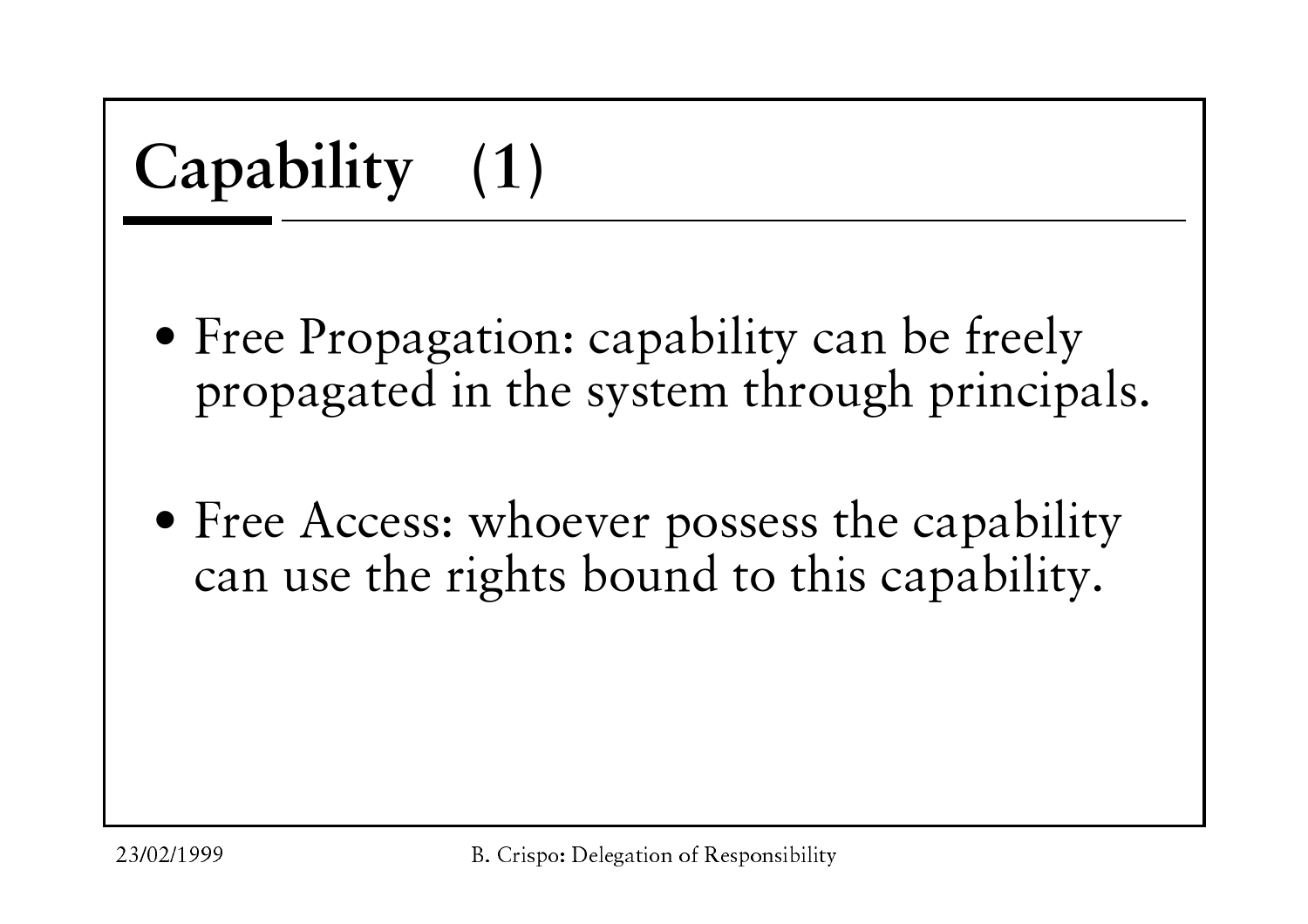# Capability

- $\bullet$  SCAP **Karger 1988**
- $\bullet$  Amoeba Mullender 1985]
- $\bullet$  ICAP [Gong 1990]
- · Limitations:
	- Extended TCB and no use of cryptography.
	- Client-Server-Client instead of Client-Client.
	- Security policy dictated and enforced by the infrastructure.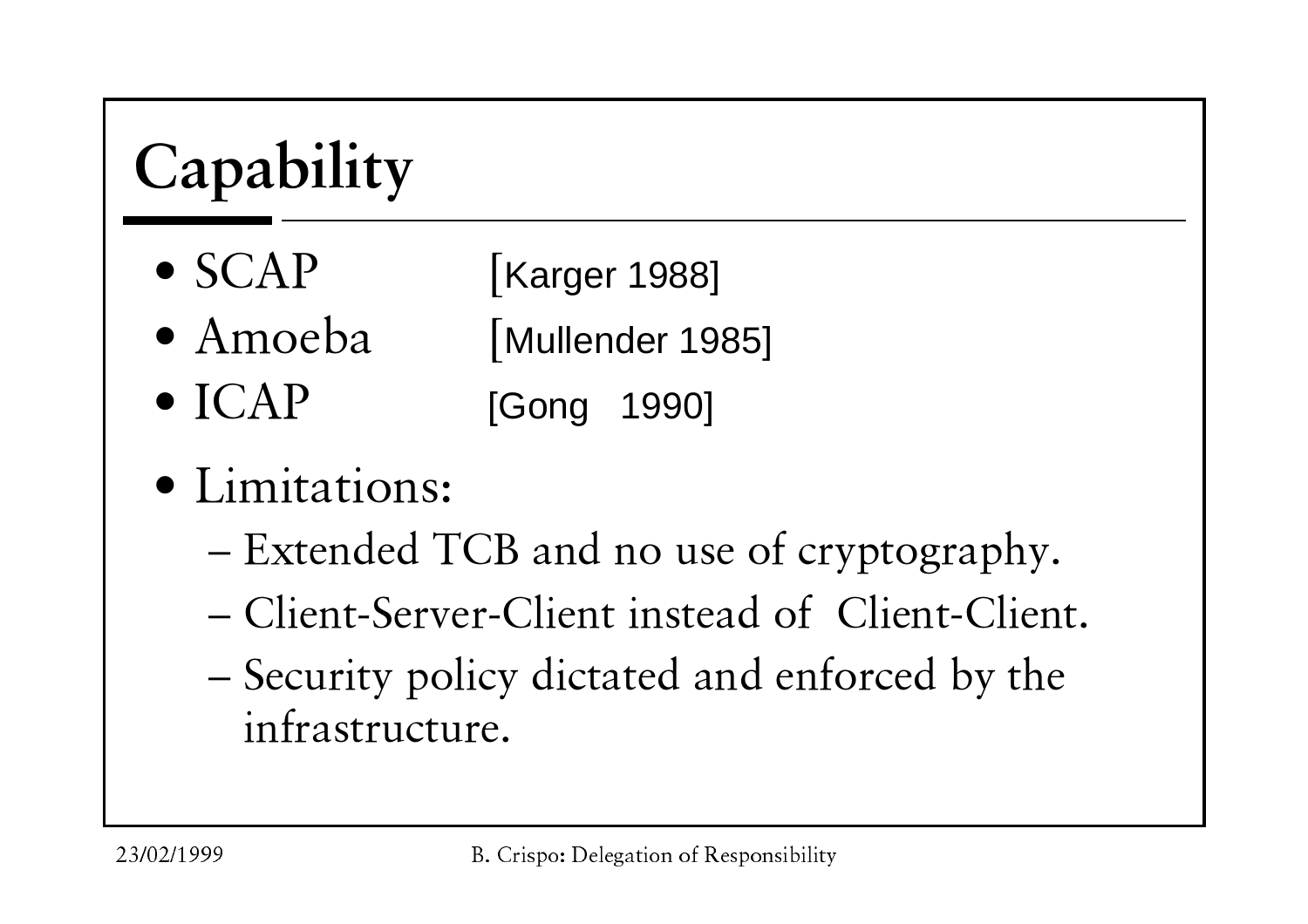#### **Delegation Token**  $(1)$

[Sollins "Cascaded Authentication" IEEE SSP 1988]

[Gasser and McDermott "An Architecture for Practical Delegation in a Distributed System" IEEE SSP 1990]

- [Varadharajan et.al. "An Analysis of the Proxy Problem in Distributed System" **IEEE SSP 1991]**
- [Neuman "Proxy-Based Authorization and Accounting for Distributed System" **CDS 1993]**

{Grantor, Grantee, Rights, Validity, Others}KGrantor

Delegation key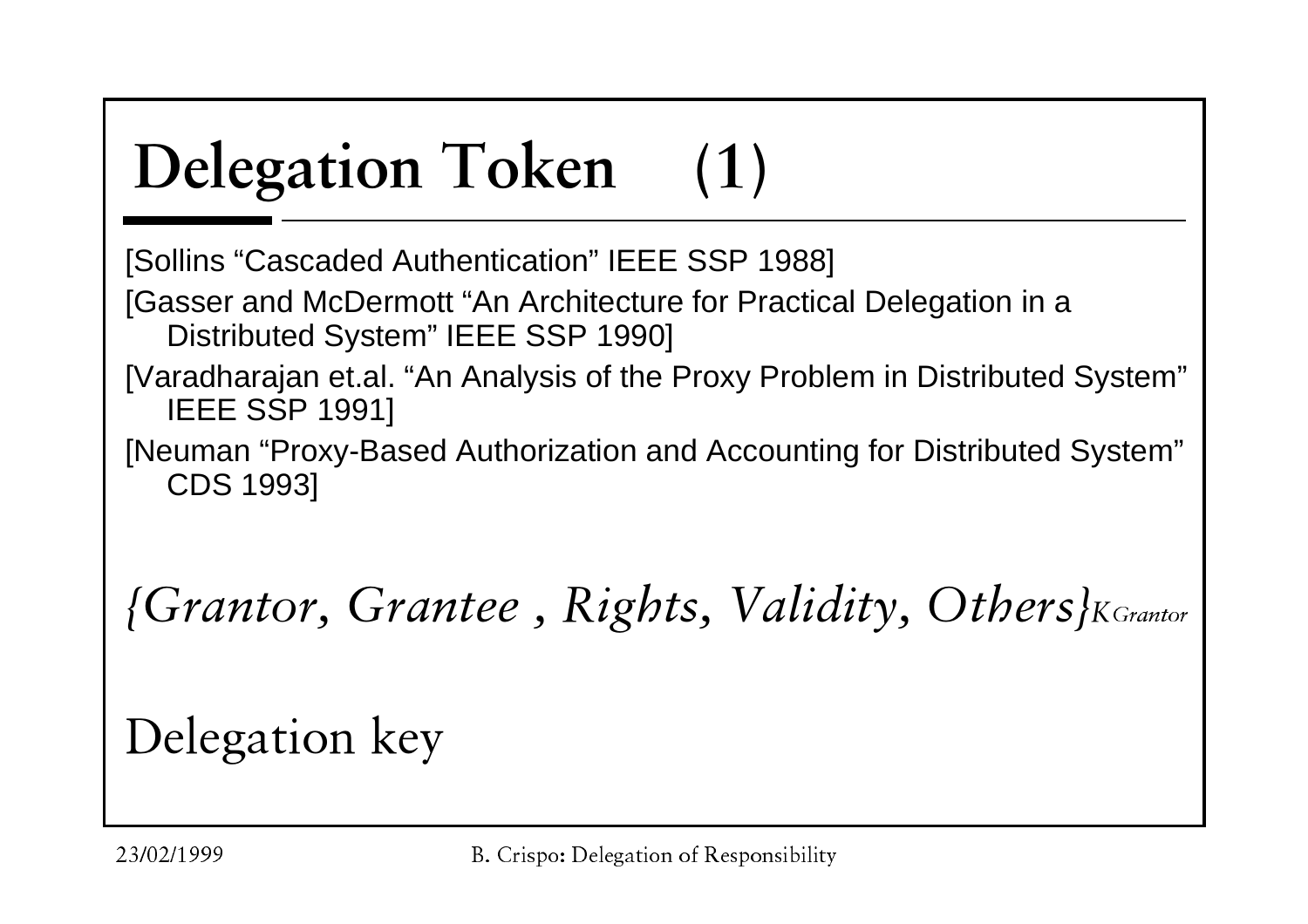#### **Delegation Token**  $(2)$

### · Problems:

- Trustworthy intermediaries.
- Chains of delegation.
- Grantors are trusted:
	- not to abuse their power to delegate.
	- not to abuse their knowledge of delegation keys.
- Grantees are trusted:
	- not to abuse the delegated rights.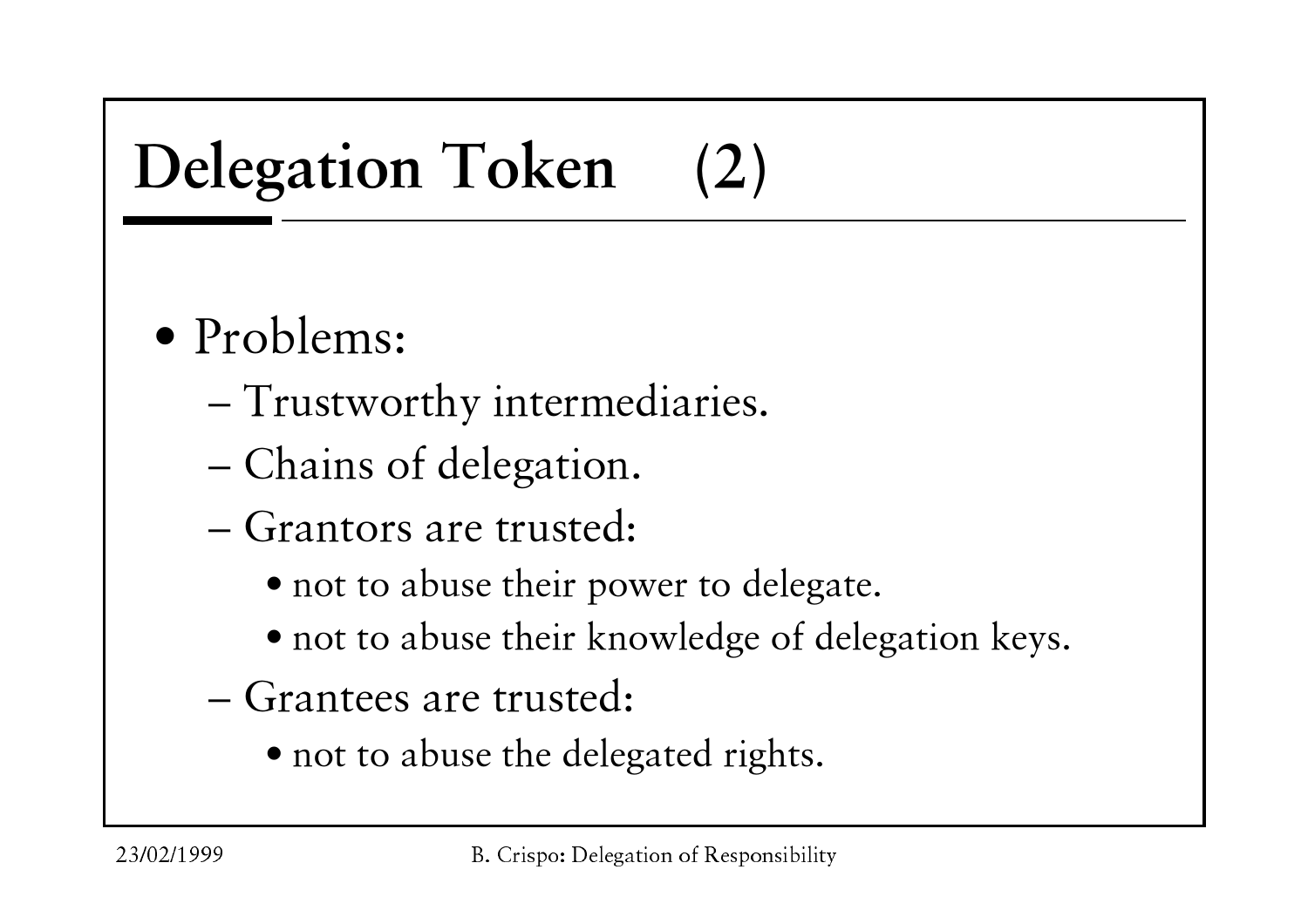## **Untrusted Grantee**

- [Abadi, Burrows, Kaufman, Lampson "Authentication and Delegation with Smart-Cards" TR. 67 1992]
- [Abadi, Burrows, Lamspon, Plotkin "A Calculus for Access Control in Distributed Systems" ACM ToPLaS 1993]
- [Lampson, Abadi, Burrows, Wobber "Authentication in Distributed" Systems: Theory and Practice" ACM ToCS 1992]
- Auditing: detecting grantee's misbehaviors.
	- $A \rightarrow B$  $\mathsf{A}$ B  $(B for A)$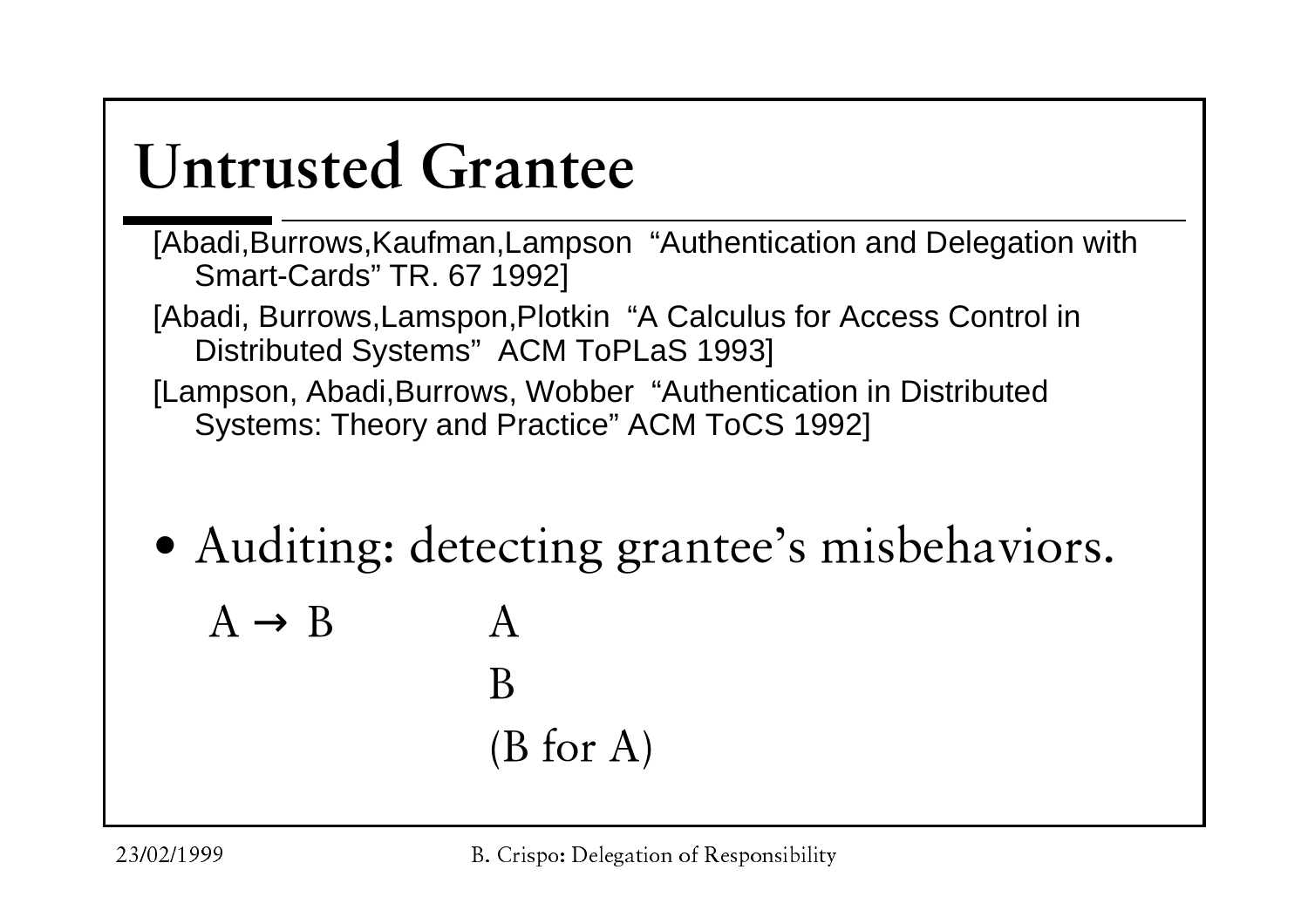#### Principle of Consent

- [Abadi,Burrows,Kaufman,Lampson "Authentication and Delegation with Smart-Cards" TR. 67 1992]
- [Abadi, Burrows,Lamspon,Plotkin "A Calculus for Access Control in Distributed Systems" ACM ToPLaS 1993]
- [Lampson, Abadi,Burrows, Wobber "Authentication in Distributed Systems: Theory and Practice" ACM ToCS 1992]
- $\bullet$  PoC: Delegated rights must always be explicitly accepted by the grantee.
- $\bullet$  Grantor and grantee share responsibilities for the delegated rights.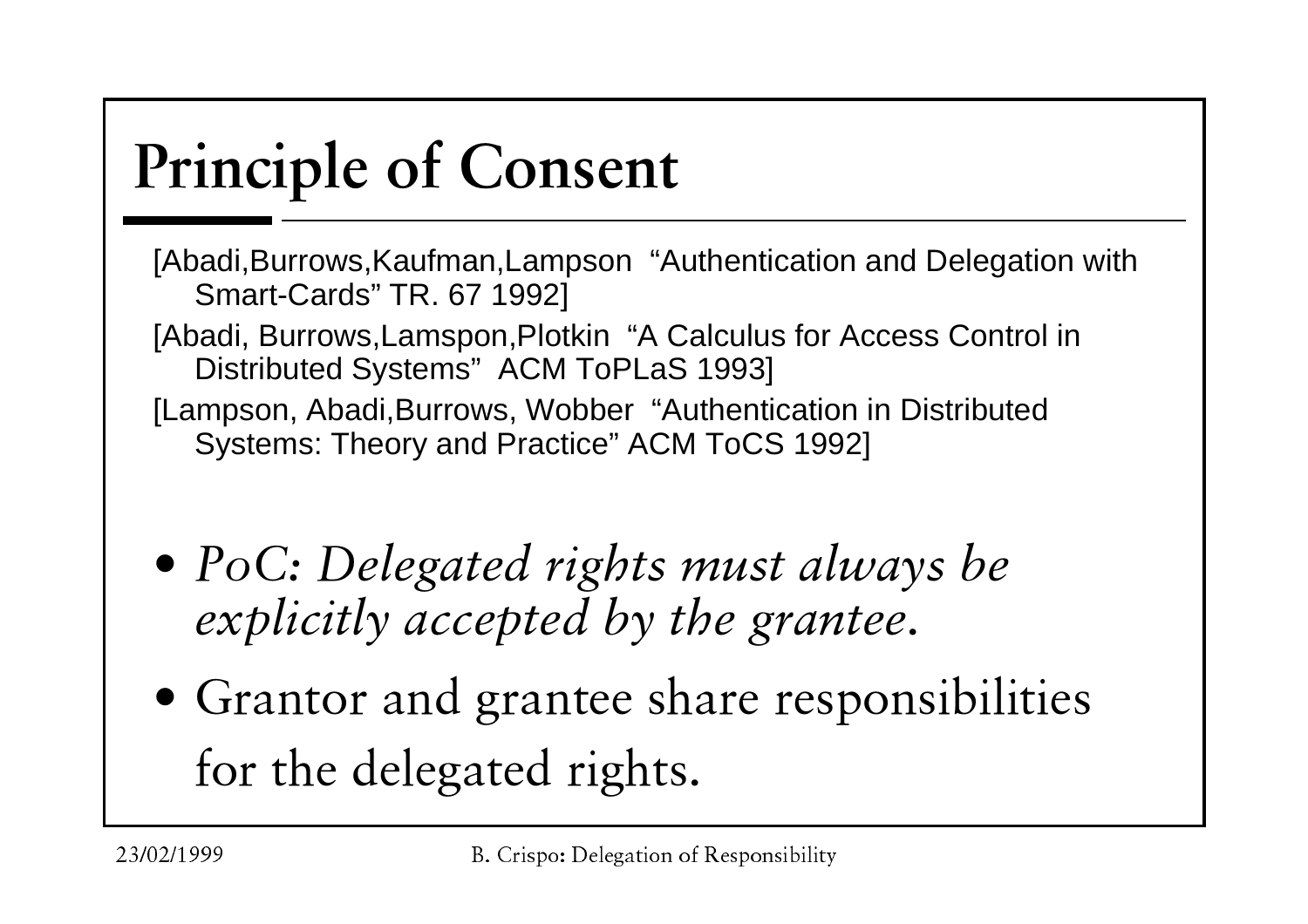# **Delegation of Responsibility**

• Self-Authenticating Proxy

[Low, Christianson "Self Authenticating Proxies" IEE EE 1994] [Low, Christianson "A Technique for Authentication, Access Control and Resource Management in Open Distributed Systems" IEE EE 1994]

• Cryptographic Solution [Mambo et al. "Proxy Signatures: Delegation of the Power to Sign Messages" IEICE 1996] [Kim et al. "Proxy Signatures Revisited" ICICS 1997]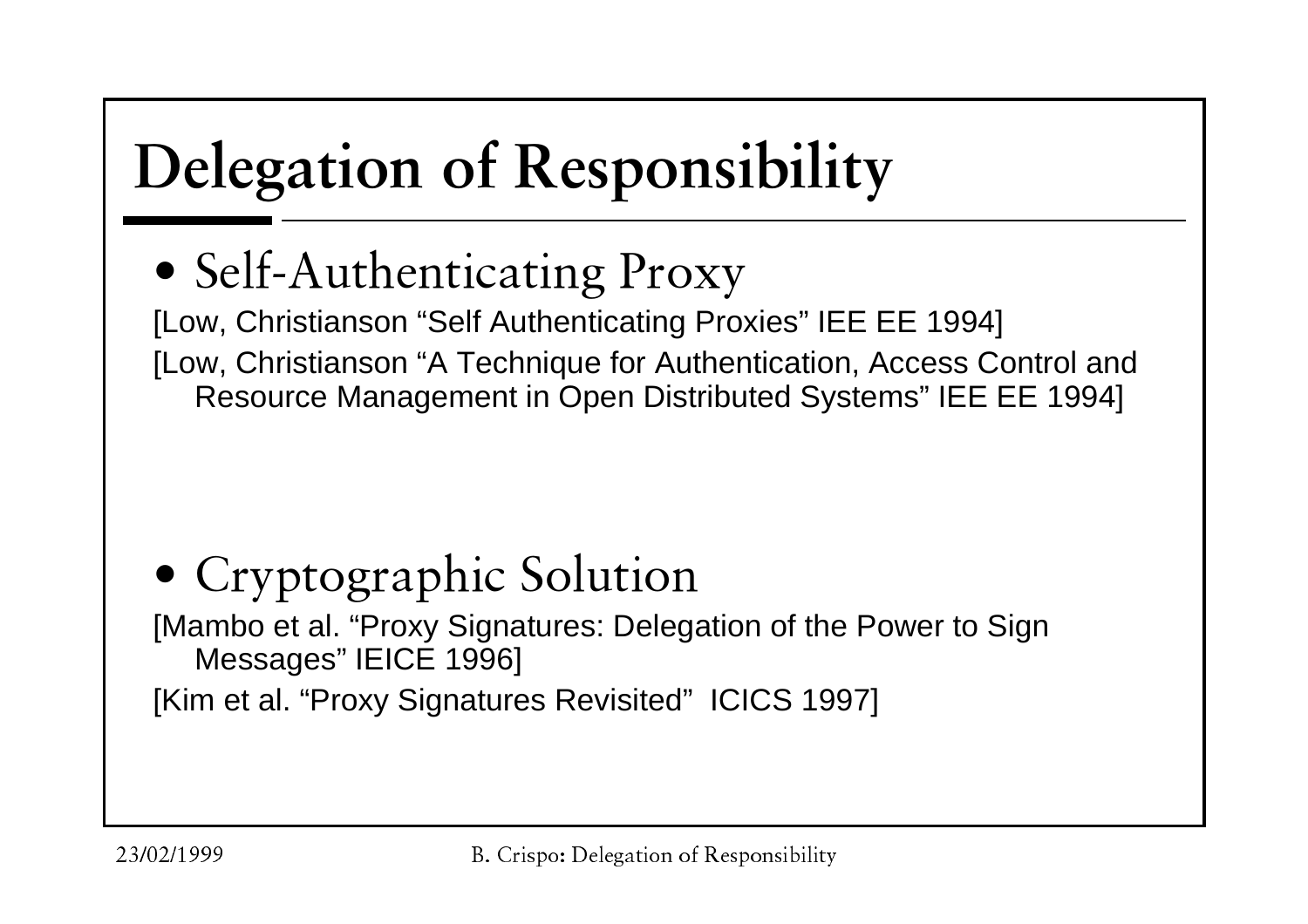

23/02/1999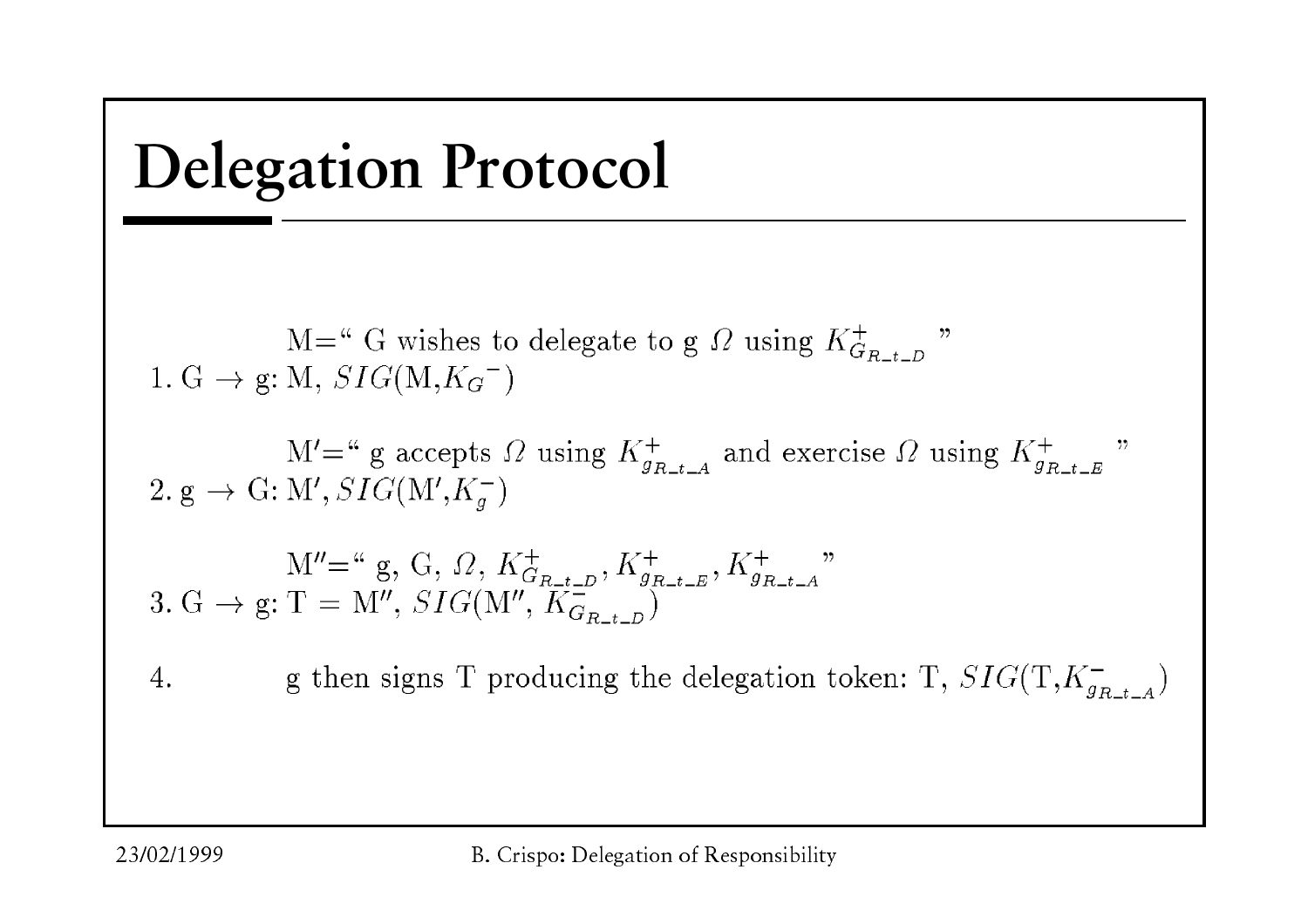# **Logic of Delegation**

• Need of formalism to analyse delegation protocols.

[Abadi, Burrows, Lamspon, Plotkin "A Calculus for Access Control in Distributed Systems" ACM ToPLaS 1993]

- Cannot express the difference between the two semantics
- Not general
- No distinction between *active* and *passive* entities